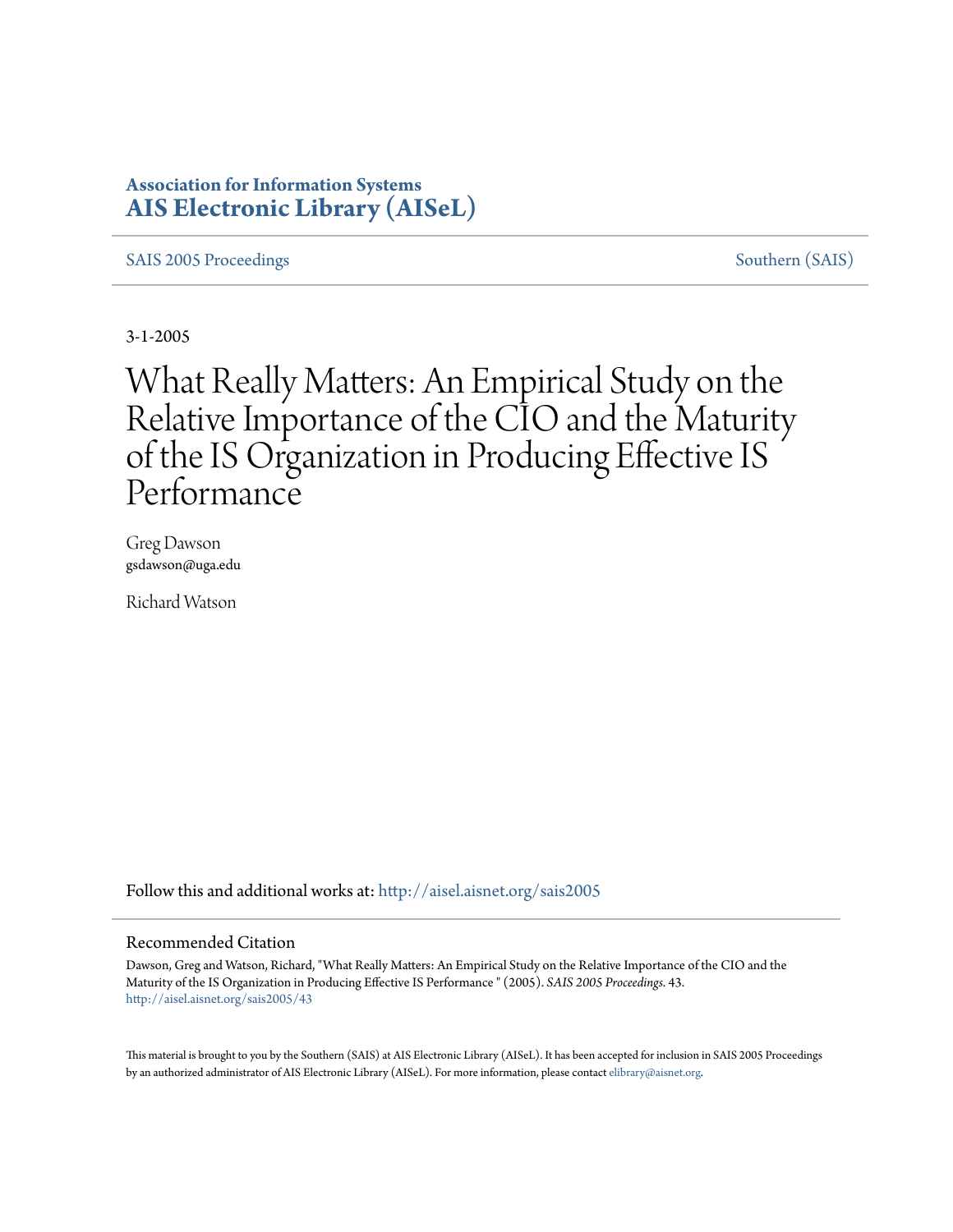# **WHAT REALLY MATTERS: AN EMPIRICAL STUDY ON THE RELATIVE IMPORTANCE OF THE CIO AND THE MATURITY OF THE IS ORGANIZATION IN PRODUCING EFFECTIVE IS PERFORMANCE**

### **Greg Dawson**

University of Georgia Gsdawson@uga.edu

## **Richard Watson**

University of Georgia rwatson@terry.uga.edu

## **Abstract**

*How do IS leader effectiveness and IS organizational maturity impact IS unit effectiveness? Drawing on existing CIO capabilities literature, IS organizational maturity literature and IS effectiveness literature, this paper proposes to gather and analyze survey data to compare the capabilities of the CIO with the IS unit's organizational maturity to empirically determine which more influences IS effectiveness. The role of CIO in creating IS unit organizational maturity will also be tested.* 

**Keywords**: IS Effectiveness, CIO and maturity

## **Introduction**

An organization's use of technology to solve tactical and strategic problems is well documented (Barney 1991; Mata, Fuerst et al. 1995; Feeny and Willcocks 1998; Karahanna 2004). Effective technology implementation is associated with reduced operational costs, reduced inventory cycle time, creation of effective supply chain management and development of strategic differentiated products and services (McFarlan 1984; Ghemawat 1986; Barney 1991; Harter 2000; Kost 2002; Karahanna 2004). Concurrent with the increase of importance of technology to organization has been the rise of the Chief Information Officer (CIO). The CIO is expected to possess significant technical, process and business knowledge to effectively manage the Information Systems (IS) unit, create appropriate organizational structures and processes and help shape IS-enabled strategic business initiatives (Grover 1993; Sambamurthy, Bharadwaj et al. 2003; Smaltz 2004). Yet technology projects fail frequently and the promise of technology remains elusive (Earl and Feeny 1994). The schism is clear: some organizations are better at implementing and managing technology yet the reasons for this are not clear. The research question to be answered in this analysis is: What are the relative importance of CIO capabilities and IS organizational maturity in creating IS effectiveness?

Empirical studies link announcements of new CIO positions to improved market valuation (Chatterjee, Richardson et al. 2001). In companies that are transformed by information technology, the "wealth impact" of these announcements is approximately \$8 million in stock price movement. Clearly, the market recognizes that a CIO has a positive impact on an organization. Other studies show that improving process maturity, which refers to an organization's evolution from chaotic IS processes to measurable and repeatable processes (Ramanujan and Kesh 2004), is linked to improved project performance (Jiang 2004), increased product quality (Harter 2000) and enhanced firm performance (Karimi and Gupta 1996). The role of the CIO in transforming the organization's processes is also clear (McLean and Smits 2003).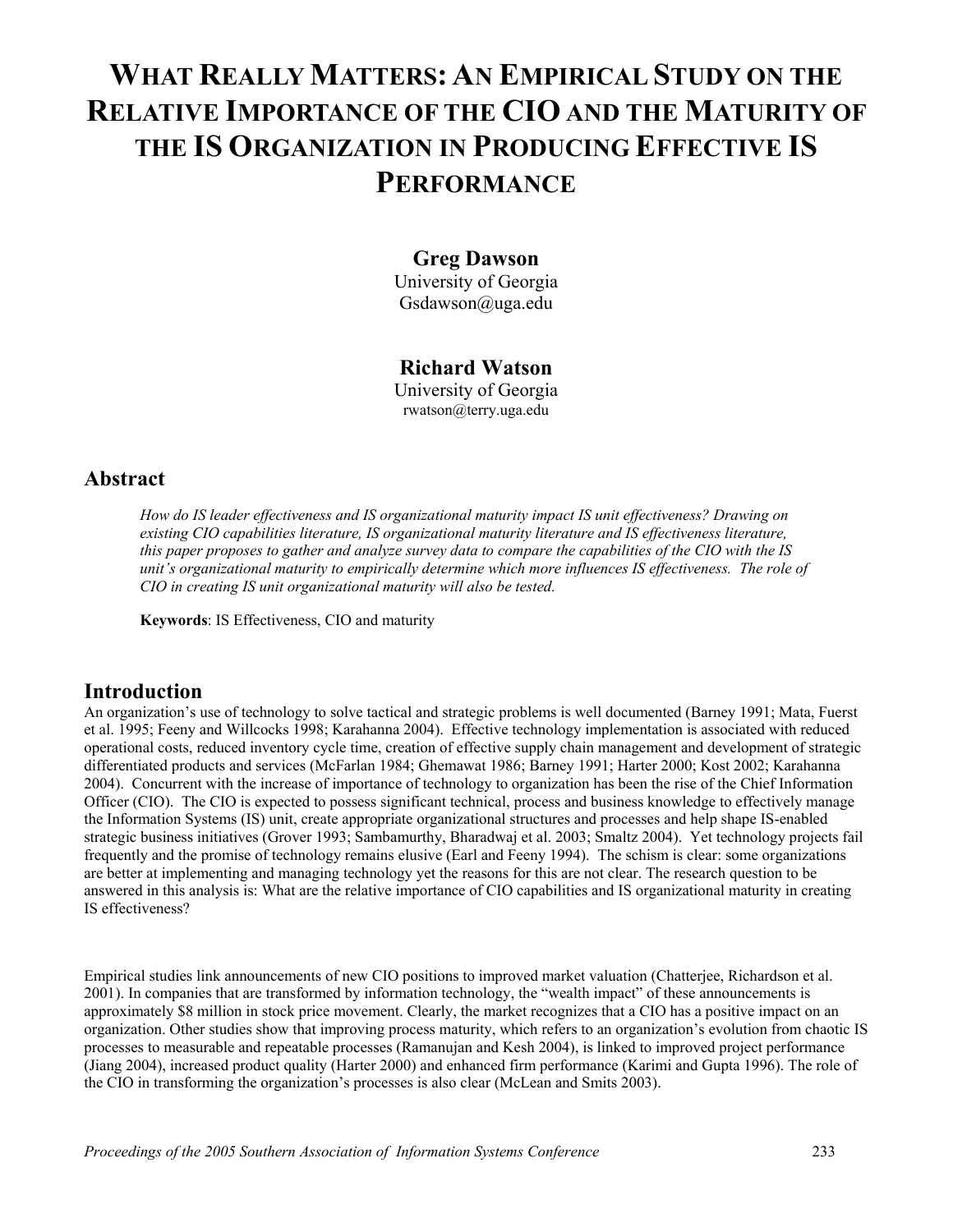# **Theoretical Background**

#### *CIO Skills*

As technology use within organizations has grown, the need for effective IS leadership has also grown (Sauer and Yetton 1997; Chatterjee, Richardson et al. 2001; Karahanna 2004; Smaltz 2004). IS leadership is conceptualized in several different ways and each conceptualization provides a different perspective on effective leadership. The most recent conceptualization of IS leadership (Smaltz 1999) focuses on the four key skills that are necessary to successfully perform the role of the CIO. These skills are: (1) strategic business knowledge, (2) strategic IS knowledge, (3) strong interpersonal skills and the ability to communicate effectively with superiors, peers and subordinates and (4) political savvy. These skills conceptually fit with previous CIO role-based conceptualizations.

Practitioner reports frequently cite lack of business knowledge as a key shortcoming in current CIOs. Titles like "CIOs Not Up to Snuff as Active Business Leaders" (Wilder 1992), "Chief Information Officers Stay Out in the Cold" (Shillingford 2004), "CIO's Not as Important as They Think They Are" (www.silicon.com 2004) and "CIO Jury: Is there a Boardroom IT Credibility Gap"(www.silicon.com 2004) dominate the popular press. This lack of strategic business knowledge may be partially to blame for the poor relationship between CIOs and the top leadership within an organization (Wang 1994; Smaltz 1999). CIOs must possess a strategic knowledge of the business, business operations and the business environment to be successful (Applegate and Elam 1992; Smaltz 1999). By having strategic business knowledge, CIOs are better able to create IS-business strategic alignment which results in increased IS effectiveness and improved business performance (Chan 1997).

Hiring a non-technologist as a CIO ignores a key reality: CIOs are expected to possess a high level of strategic IS knowledge (Wang 1994; Smaltz 1999; Smaltz 2004). Significant knowledge of IS is necessary for CIO success (Garets 1998) and for aligning IS with the business. This IS-business alignment results in improved IS unit effectiveness (Chan 1997).

The need to communicate with senior management using non-technical terms has received broad support in academic research and practitioner research (Grover 1993; Kost 2002; Gartner 2004). In his dissertation, Smaltz (1999) provides an illuminating quote from one of his CEO survey respondents "(Our) CIO discusses (in English!) how we might achieve what I want, not (in technobabble) why we can't achieve what I want, he (or she) doesn't patronize me by saying 'it's all very complicated and it would take a long time to explain (it) to someone like you.'"(pp. 38). In their study of 14 UK organizations, Feeny et al (1992) propose that the successful CIO needs strong interpersonal communication skills to successfully interact with CEO without resorting to technical jargon.

Success at the top level of an organization requires political savvy and CIOs with a high level of relationship management skills are likely to be perceived as more effective leaders (Smaltz 1999). The ability to successfully read the power terrain is essential for the CIO to bridge the gap between technical and business objectives of the organization (Stephens 1992). Implementing enterprise-wide systems requires the cooperation of stakeholders from across the organization and the role of technology advocate often falls to the CIO (Grover 1993). Political savvy, often in the form of change management, is necessary to overcome turf conflicts associated with implementing systems to support the IS-business strategic alignment.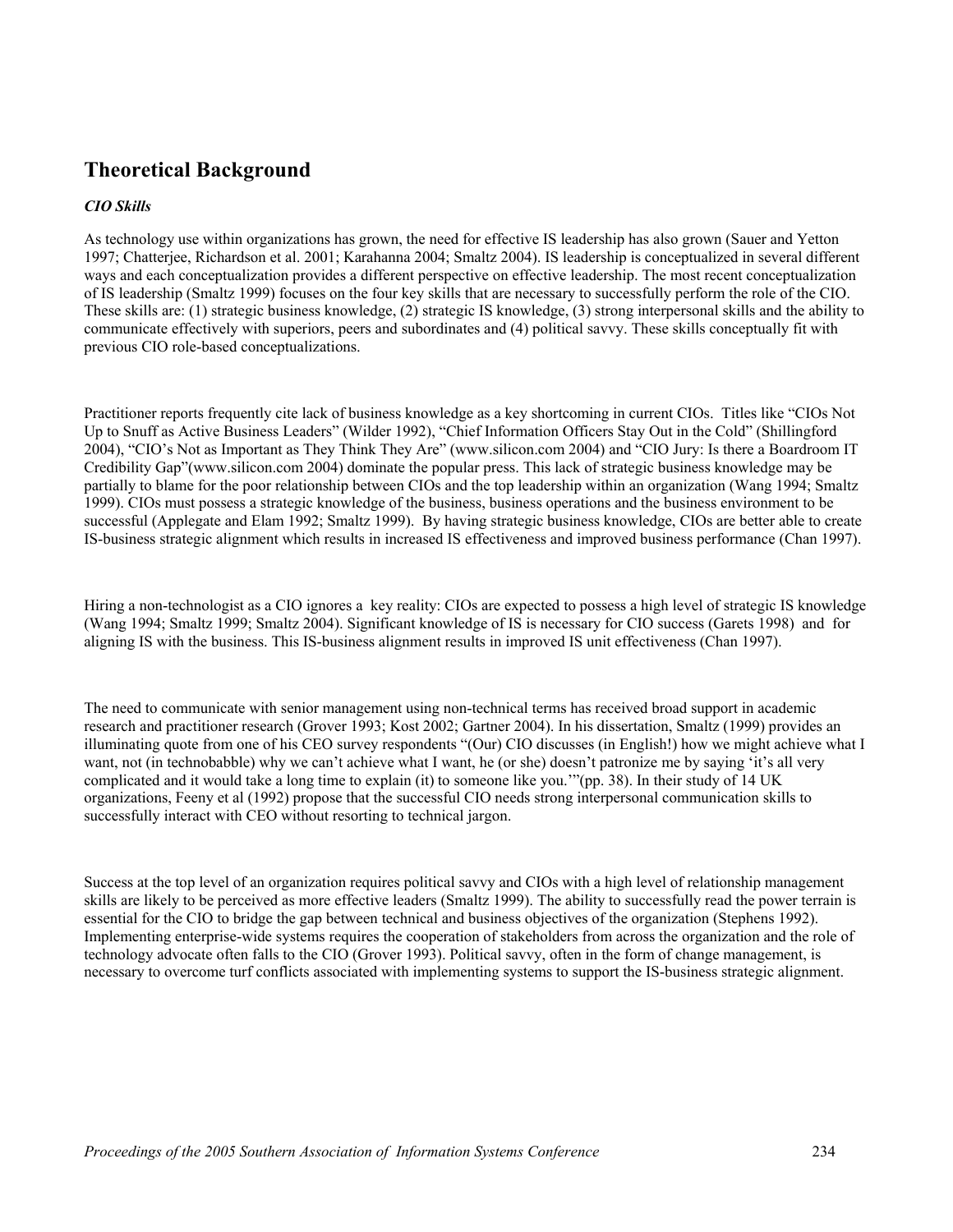#### *IS Maturity*

Since leadership is the skill to "direct and coordinate the activities of group members towards goal attainment", it logically flows that the capabilities of the CIO will be reflected in the maturity and effectiveness of the IS unit (McLean and Smits 2003). Organizational maturity refers to the evolution of an organization's processes from an initial chaotic state fraught with unexpected results and poor oversight to an evolved mature state where processes are rationalized, measured and repeatable. Maturity is thought to lead to quality, cost and time improvements (CMM 2004).

Initial organizational maturity research focuses on the attributes used to assess IS maturity and evolved from early stage hypothesis work (Gibson and Nolan 1974) however the stage hypothesis work was not supported in further research (King 1984). While eleven dimensions of maturity have been identified (Benbasat 1980) , there has been no research connecting these dimensions and maturity .

By one estimate, practitioner efforts have developed over 150 different ways to measure IS organizational maturity (Young 2003) . Arguably the most widely used model of IS maturity within industry (Harter 2000), the Capability Maturity Model (CMM) is the de facto standard for application development, personnel management and process definition (Young 2003). It is highly prescriptive and provides objective criteria for determining each maturity level. It uses a five-item maturity scale to assess an organization's evolution from an initial ad hoc or chaotic state (Level 1), to creating repeatable project management process (Level 2), to documenting, standardizing and integrating defined processes (Level 3), to managing process through detailed quantitative measures (Level 4), and to optimizing processes based on continuous process improvement (Level 5) (CMM 2004). As of April 2003, over 2500 organizations have formally been certified under CMM while thousands more have adopted CMM processes (CMM 2004).

Research testing the relationship between IS maturity and firm performance suggests that increasing a firm's IS maturity increases its ability to achieve global technology-based initiatives (Karimi and Gupta 1996). Maturity, as measured by CMM certification, is shown to improve project performance (Jiang 2004), increase product quality (Harter 2000) and to highlight the "symbiotic relationship" between knowledge management and process maturity (Ramanujan and Kesh 2004).

The role of senior IS leadership in creating IS organizational maturity is strongly implied. Following CMM nomenclature, the key people in initiating, supporting and enforcing maturity are the Manager and the Senior Manager. Their job roles are to "provide the technical and administrative direction…. to organize, direct and control (the) work within an area of responsibility…(and) to direct the allocation or reallocation of resources in support of organizational process-improvement effectiveness" ("Carnegie Mellon 2001). The attributes are consistent with the attributes of a successful CIO.

#### *IS Effectiveness*

Defining what comprises an effective IS performance has been exhaustively studied. This elusive dependent variable has as many measures as studies (DeLone and McLean 1992). Early definitions of IS effectiveness focus on the computer systems itself and its ability to produce accurate results (Shannon and Weaver 1949). These studies conceptualize IS effectiveness as relating to the quality of the information that the system provides (Mason 1978). Further definitions focus on the effectiveness of the information system to influence recipient behavior (DeLone and McLean 1992). The influence is thought to be measurable with seven attributes: system quality, information quality, information use, user satisfaction, individual impact, organizational impact, and information systems quality service.

Using the system effectiveness attributes as building blocks, subsequent studies define IS effectiveness using the link between IS and business strategy (Venktraman 1986). This linkage has broad support in the literature and includes the linking of business strategy and performance, business strategy and IS strategy, IS strategy and IS effectiveness, IS strategy and business performance and IS strategic alignment (Chan 1997). Venkatraman (1985) defined the "strategic orientation of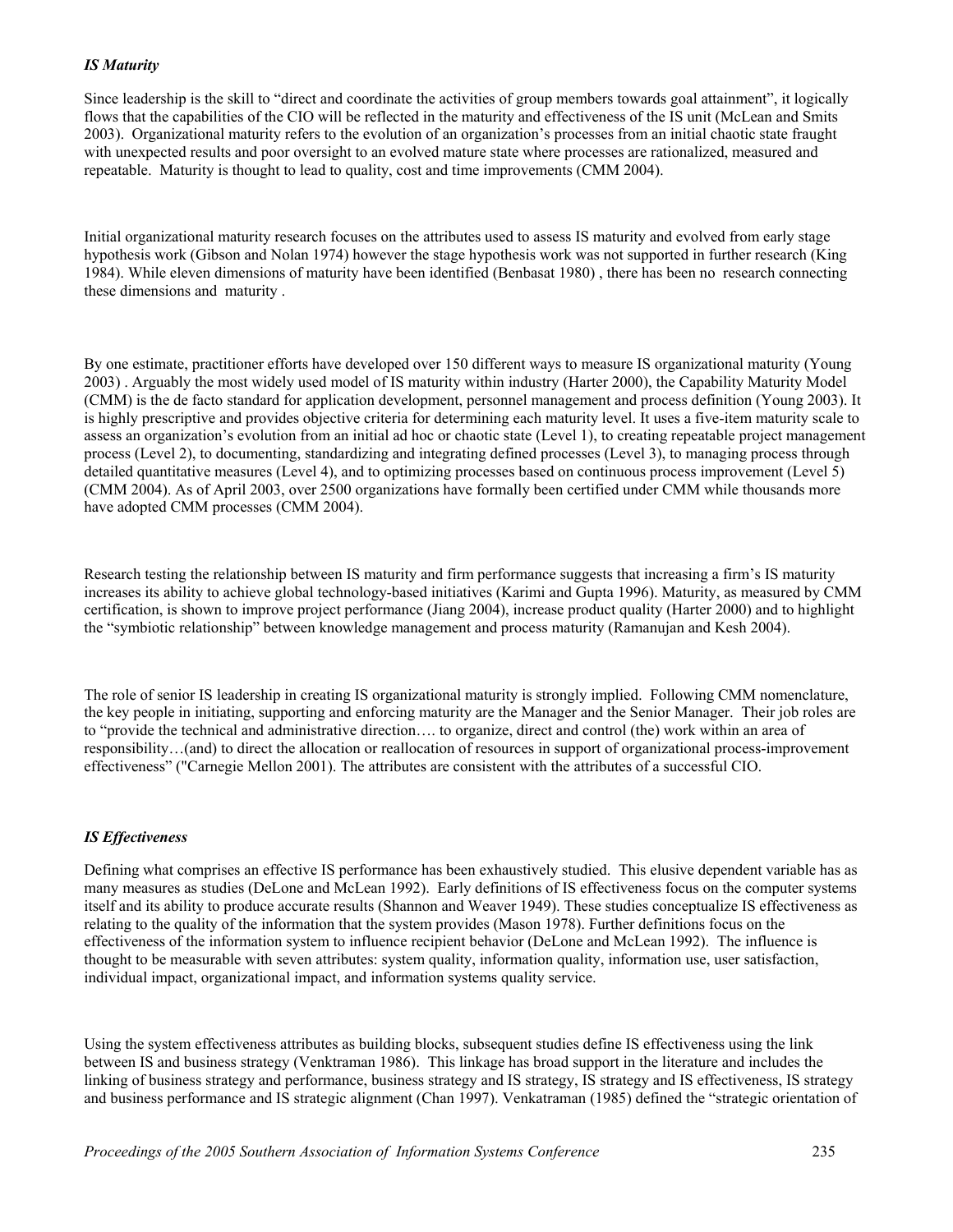business enterprises' (STROBE) as the general pattern of means to achieve a business goal. Chan builds off the STROBE model and conceptualizes IS effectiveness as including: IS staff and services, information product, end user knowledge and involvement, contribution to efficiency, contribution to effectiveness, contribution to market linkage and contribution to products and services. While some research exists on how to improve IS effectiveness, no known studies have compared the relative importance of the CIO as compared to IS maturity to empirically determine which more influences IS effectiveness and the relationship between the CIO skills and IS maturity.

#### *Summary and Hypotheses*

The literature review suggests:

- **CIO IS effectiveness:** The capabilities of the CIO are reflected in the achievement of strategic and operational goals. The greater the capabilities of the CIO, the more effective the CIO will be in creating IS effectiveness. • *Proposition 1: The CIO's capabilities will be positively associated with IS effectiveness*
- **CIO Organizational maturity:** The capabilities of the CIO impact IS organizational maturity. Senior management support is critical to initiate and sustain increases in organizational maturity.
	- *Proposition 2: The capabilities of the CIO will be positively associated with IS unit maturity.*
- **Organizational maturity – IS Effectiveness:** IS organizational maturity increases the strategic and operational achievement of the IS Unit, which increases IS effectiveness.
	- *Proposition 3: IS unit maturity will be positively associated with IS effectiveness.*

The research model for this paper is as follows:

#### **Figure 1 – Research Model**



## **Methodology**

The methodology described in this study follows a framework used in previous studies on CIO performance (Smaltz 1999) and is consistent with recommended scholarly practice (Gray 2004). Since this research involves making generalizations about CIOs and IS units, a representative sample of organizations is needed to achieve generalizability. Surveys are means of gathering the necessary sample data to allow generalizations to a larger population. Although there have been some problems in using surveys in MIS research, including inappropriate research questions and lack of theoretical basis for questions, two of the constructs in this analysis have academically developed and validated survey instruments (CIO capabilities and IS effectiveness). The other construct, IS maturity, does not have an academically validated survey instrument although detailed practitioner surveys exist.

#### *Population and Sample*

In order to control for industry effects, this research seeks to limit the population under analysis to a single industry. This strategy is similar to the one used in previous studies on CIO effectiveness on the health care industry (Smaltz 1999). The population of interest is governmental organizations. Since these organizations are large, information intensive and complex, they provide an excellent population to analyze. In their annual CIO survey, Gartner identifies three distinct environments: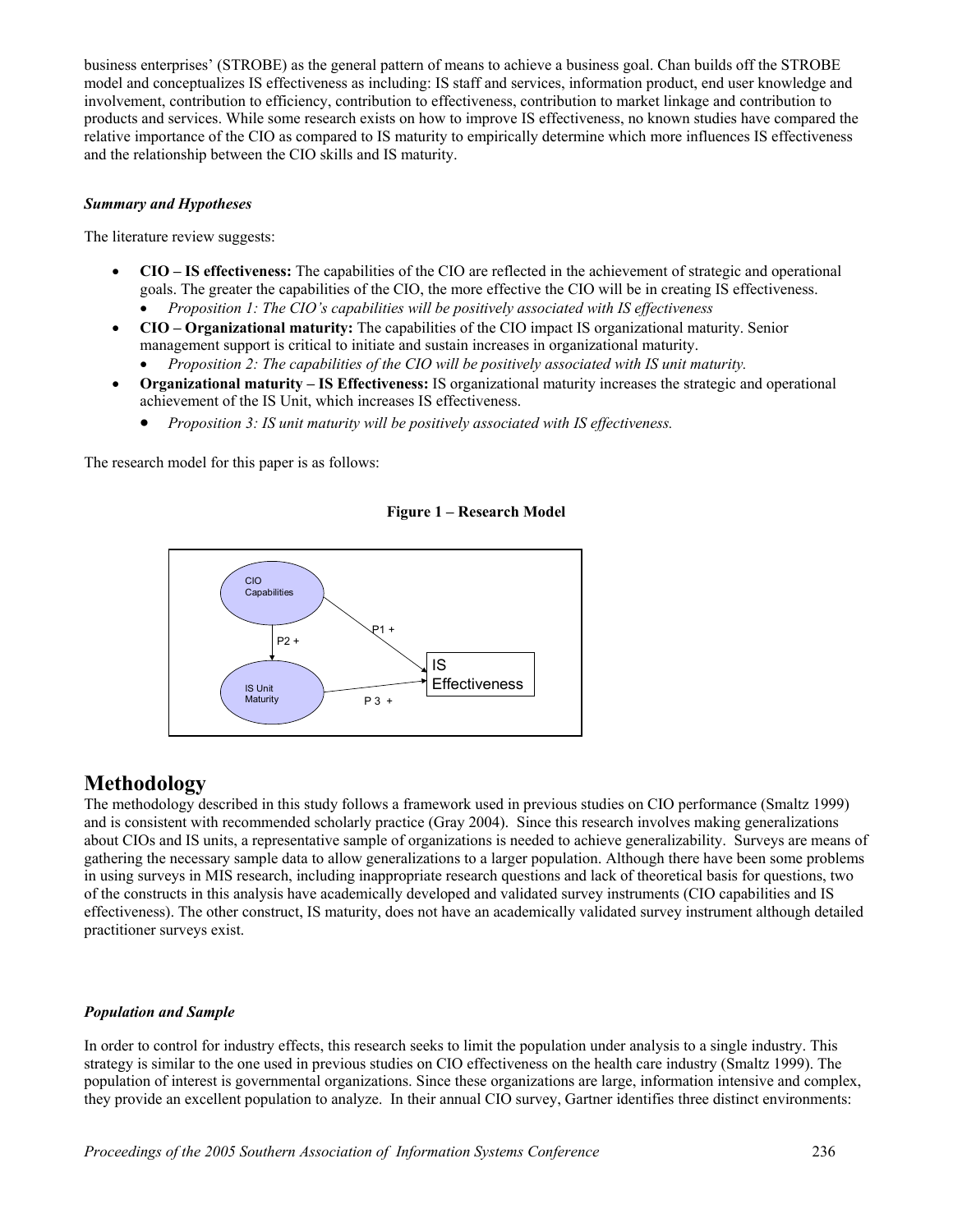(1) breaking away organizations, which are characterized by significantly increasing budgets and building for agility and growth (15 percent of organizations), (2) maintaining competitiveness organizations, which are characterized by balance efficiency and effectiveness and stable budgets, (69 percent) and (3) organizations that are fighting for survival, which are characterized by declining budgets and strict cost management (15 percent) (Gartner 2004).

Government organizations fit neatly into this characterization. Breaking away organizations, like those involved with defense, homeland security and intelligence, have rapidly rising budgets and a need to be agile in their response to security related issues. Organizations fighting for survival, like those focused on conservation and urban development, face declining budgets and need strict cost management to achieve their organizational goals. Finally, maintaining competitive organizations, like those in social services, public health and education, face stagnant budgets and the need to balance efficiency and effectiveness (Baker 1999; Kost 2002; ComputerWorld 2003; IAC 2004).

It is impossible to determine the actual size of the population of governmental organizations so this study uses 100 public sector organizations that have CIOs that have been in place for at least 12 months. Some studies argue that CIOs need to produce effective results with 90 days (Gartner 2004), however we believe that this is unacceptably short. Twelve months is selected as the minimally acceptable CIO tenure to allow the organization to begin to respond to the direction of the CIO and to allow the CIO to have a full budget cycle to begin to implement maturity and effectiveness strategies. The CMM literature shows that organizations typically are fully capable of maturing to the next level within  $18 - 24$  months (CMM 2004), thus some increased maturity should be evident within 12 months.

#### **CIO Capabilities**

This paper's operationalization of CIO capabilities is derived from earlier research done on CIO effectiveness and CIO capabilities (Smaltz 1999; Smaltz 2004) and is shown in Table 1.

| <b>Indicators</b>                               | Conceptual<br><b>Description</b>                                                                                | <b>Items</b>                                                                                                                                                                                                                                                | <b>Reliability</b><br>(Cronbach's<br>Alpha) | <b>Source</b>         |
|-------------------------------------------------|-----------------------------------------------------------------------------------------------------------------|-------------------------------------------------------------------------------------------------------------------------------------------------------------------------------------------------------------------------------------------------------------|---------------------------------------------|-----------------------|
| Degree of<br>strategic<br>business<br>knowledge | Measures the CIO's<br>awareness of the<br>internal and external<br>business<br>environment                      | CIO's knowledge of<br>organizations:<br>- Services<br>- Business processes<br>- Threats                                                                                                                                                                     | $.82 - .9$                                  | Smaltz<br>1999        |
| Degree of<br>strategic IT<br>knowledge          | Measures the CIO's<br>awareness of the<br>organization's<br>technology as well<br>as competitor's<br>technology | CIO's knowledge of:<br>- How other<br>organizations are applying<br>technology<br>- How to use existing<br>technology to meet<br>organizational need<br>- How to identify<br>emerging technologies<br>- How to guide<br>technology acquisition<br>decisions | .86                                         | <b>Smaltz</b><br>1999 |
| Degree of<br>political savvy                    | Measures how the<br>CIO's capabilities to<br>work effectively<br>within a team                                  | CIO's ability to:<br>- Accurately read<br>contentious situations<br>- Ability to act with tact<br>- Ability to develop good<br>rapport with most people                                                                                                     | .88                                         | <b>Smaltz</b><br>1999 |

#### **Table 1 – Operationalization of CIO Capabilities**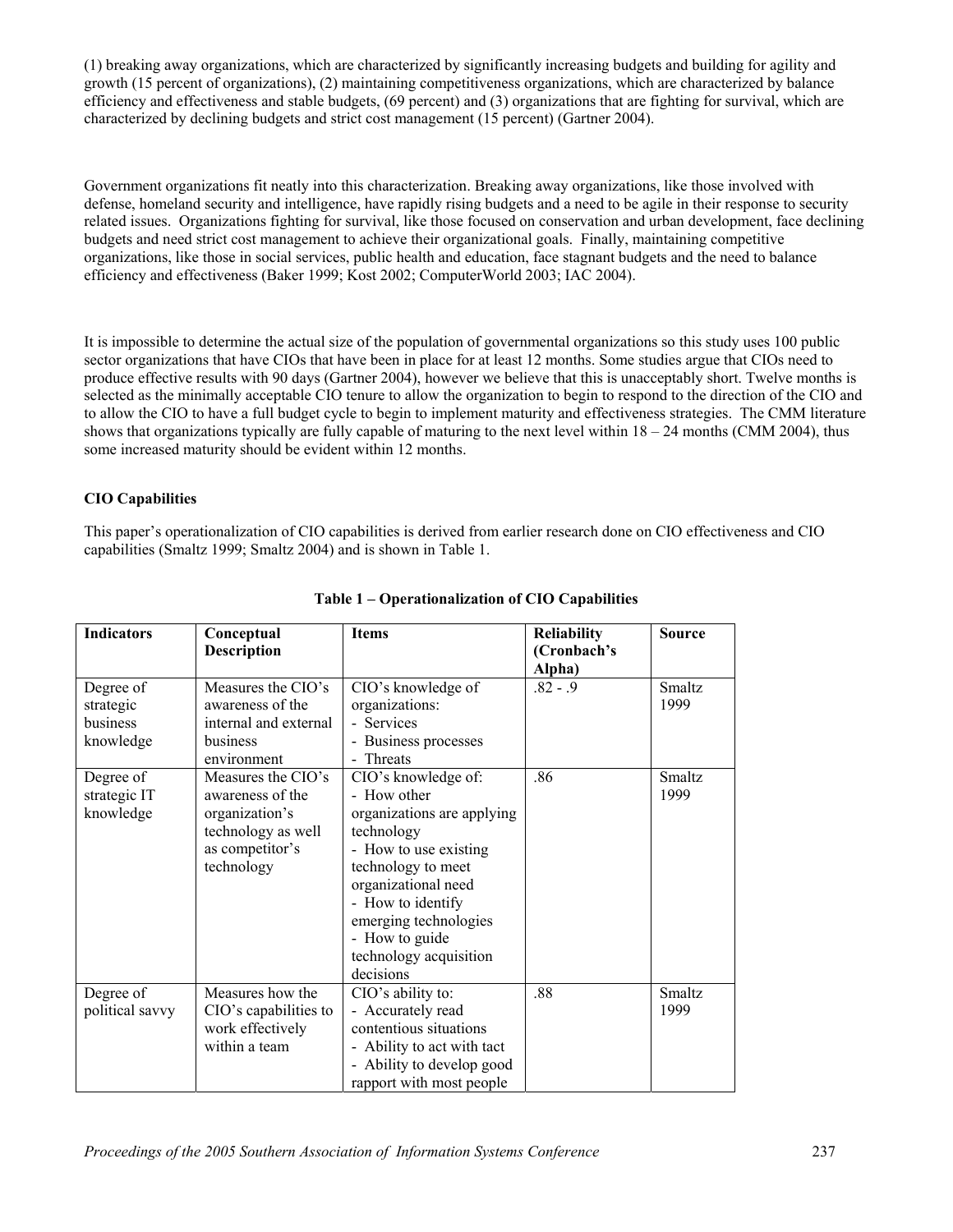| Interpersonal | Measures the CIO's  | CIO's ability to:         | $.83*$           | Smaltz |
|---------------|---------------------|---------------------------|------------------|--------|
| communication | communication       | - Use non-technical terms | *Several other   | 1999   |
| skills        | ability with senior | when speaking with        | measures were    |        |
|               | management          | senior functional         | used in Smaltz's |        |
|               |                     | leadership on technical   | study, which are |        |
|               |                     | <i>issues</i>             | not germane to   |        |
|               |                     | - Use appropriate         | this analysis.   |        |
|               |                     | business terms            |                  |        |

#### **IS Maturity**

Studies examining CMM process maturity have focused on the software development life cycle and have operationalized it as including process and product maturity (Harter 2000). This analysis expands Harter's operationalization of maturity to make it consistent with the CMM conceptualization of maturity. The operationalization of IS maturity is shown in Table 2.

| <b>Indicators</b>     | Conceptual                                                                                                                                           | <b>Items</b>                                                                                                                                                                                                                                  | <b>Reliability</b>                                                                                                                           |
|-----------------------|------------------------------------------------------------------------------------------------------------------------------------------------------|-----------------------------------------------------------------------------------------------------------------------------------------------------------------------------------------------------------------------------------------------|----------------------------------------------------------------------------------------------------------------------------------------------|
|                       | <b>Description</b>                                                                                                                                   |                                                                                                                                                                                                                                               |                                                                                                                                              |
| Process maturity      | Measures the<br>planning,<br>controlling and<br>repeatability of IS<br>process                                                                       | Organization's<br>- Planned process that are in accordance with<br>process<br>- Skilled people to produce controlled outputs<br>- Involved stakeholders to participate in the<br>process<br>- Continuously measured and improved<br>processes | Operationalization is<br>consistent with<br>CMM definitions<br>("Carnegie Mellon<br>2001) however there<br>are no known<br>reliability tests |
| Personnel<br>maturity | Measures the<br>likelihood of the<br>organization to<br>have people who<br>are knowledgeable<br>in and trained in<br>the organization's<br>processes | Organization have people who can:<br>- Describe the organization's standard process<br>- Follow the organization's standard processes<br>- Seek to improve the organization's standard<br>processes                                           | Operationalization is<br>consistent with<br>CMM definitions<br>("Carnegie Mellon<br>2001) however there<br>are no known<br>reliability tests |

#### **Table 2 – Operationalization of IS Maturity**

### **IS Effectiveness**

This paper's operationalization of IS Effectiveness is consistent with earlier operationalization of IS effectiveness (Chan 1997) and is shown in Table 3.

| <b>Indicators</b>   | Conceptual<br><b>Description</b>    | <b>Items</b>                                       | <b>Reliability</b><br>(Cronbach's)<br>Alpha) | Source    |
|---------------------|-------------------------------------|----------------------------------------------------|----------------------------------------------|-----------|
| User<br>Information | Measures how<br>satisfied the users | User satisfaction with:<br>- IS staff and services | $.88 - .92$                                  | Chan 1997 |

| Table 3 – Operationalization of IS Unit Effectiveness |  |
|-------------------------------------------------------|--|
|-------------------------------------------------------|--|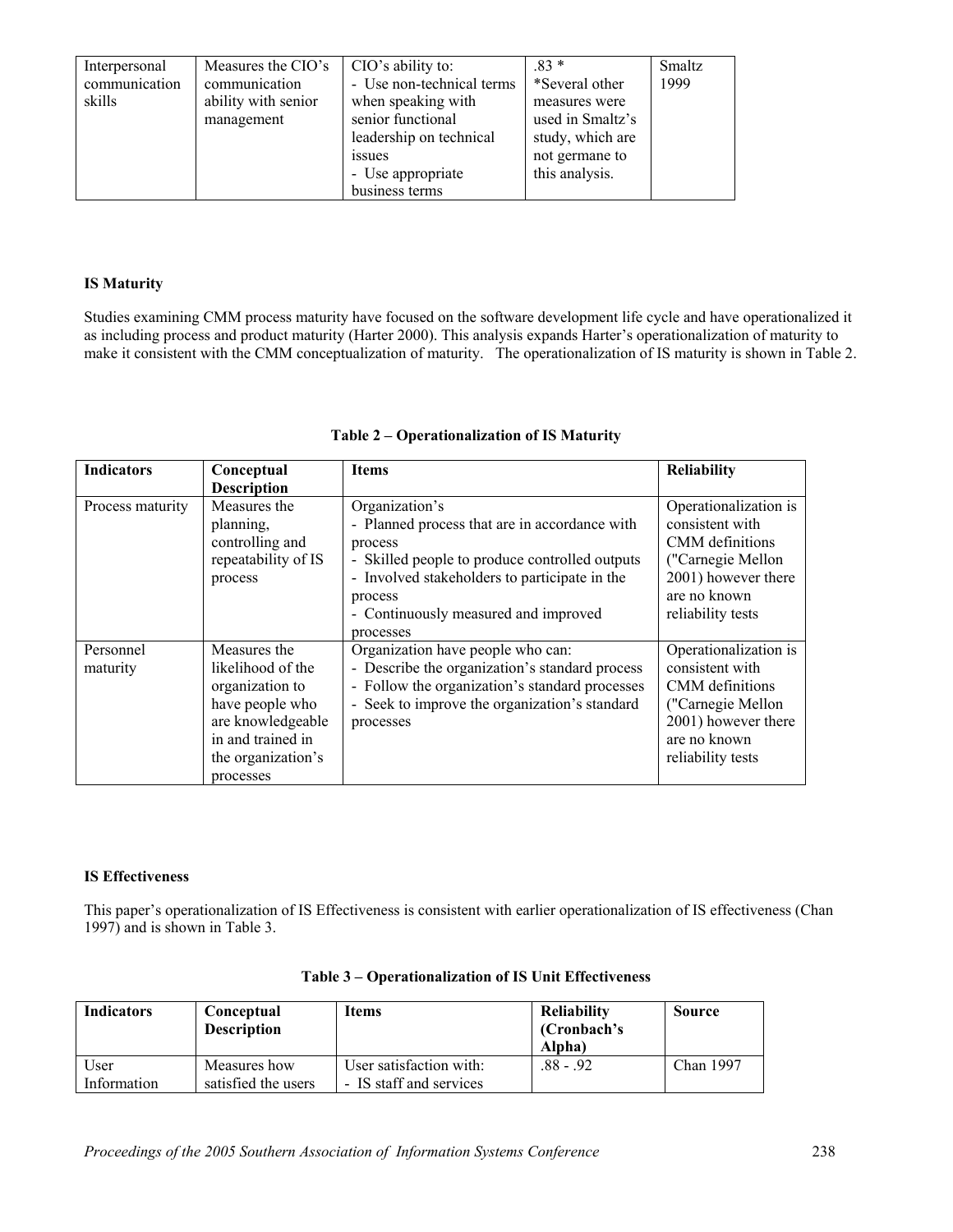| satisfaction                      | are with the people,<br>processes and<br>outputs of the<br>information system          | - Final information product<br>- End user knowledge                                                                                                                                         |             |           |
|-----------------------------------|----------------------------------------------------------------------------------------|---------------------------------------------------------------------------------------------------------------------------------------------------------------------------------------------|-------------|-----------|
| Strategic value<br>of the systems | Measures how<br>satisfied the users<br>are with the<br>effectiveness of the<br>systems | User's satisfaction with the<br>systems':<br>- Operational efficiency<br>- Management<br>effectiveness<br>- Market linkages<br>- Contribution to<br>organizational products and<br>services | $.88 - .94$ | Chan 1997 |

## **Summary and Conclusions**

We believe that a study on the relationship of the CIO, the internal IS organization and IS effectiveness makes an important contribution to both IS research and practitioner knowledge. In terms of theoretical contributions, we seek to understand how IS effectiveness is created. We believe that this understanding will benefit practitioners by helping them to better understand the nature of the relationship between the maturity of the IS unit, the CIO and IS effectiveness.

## **References**

- Applegate, L. M. and J. J. Elam (1992). "New Information Systems Leaders: A Changing Role in a Changing World." MIS Quarterly(December): 460-489.
- Barney, J. (1991). "Firm Resources and Sustained Competitive Advantage." Journal of Management **17**(1): 99-120.
- Benbasat, I. D.(1980). "Impact of Organizational Maturity on Information System Skill Needs." MIS Quarterly **4**(March): 21- 34.
- Chan, Y., Huff, S.,Barclay, D., and Copeland, D. (1997). "Business Strategic Orientation, Information Systems Strategic Orientation and Strategic Alignment." Information Systems Research **8**(2): 125-150.
- Chatterjee, D., Richardson, V.J., et al. (2001). "Examining the shareholder wealth effects of announcements of newly created CIO positions." MIS Quarterly **25**(1).
- CMM (2004). Capability Maturity Model Integration. [www.sei.cmm.edu](http://www.sei.cmm.edu/).
- Harter, D., Krishnan, M., and Slaughter, S. (2000). "Effects of Process Maturity on Quality, Cycle Time and Effort in Software Product Development." Management Science **46**(4).
- Jarvis, C., Mackenzie, S., and Podsakoff, P. (2003). "A Critical Review of Construct Indicators and Measurement Models Mis-specification in Marketing and Consumer Research." Journal of Consumer Research **30**: 199- 218.
- Jiang, J., Klein, G., Hwang, H., Huang, J., and Hung, S. (2004). "An exploration of the relationship between software development process maturity and project performance." Information & Management **41**(3).
- Karahanna, E., and Chen, D. (2004). "High Performing CIOs and Firm Performance: Give your CIO Time." Unpublished working paper.
- Karimi, J. and Gupta, Y.P. (1996). "Impact of competitive strategy and information technology maturity on firms' strategic response." Journal of Management Information Systems; **12**(4): 55.
- Mata, F. J., Fuerst, W.L., et al. (1995). "Information technology and sustained competitive advantage: a resource-based analysis." MIS Quarterly **19**(4): 487-505.